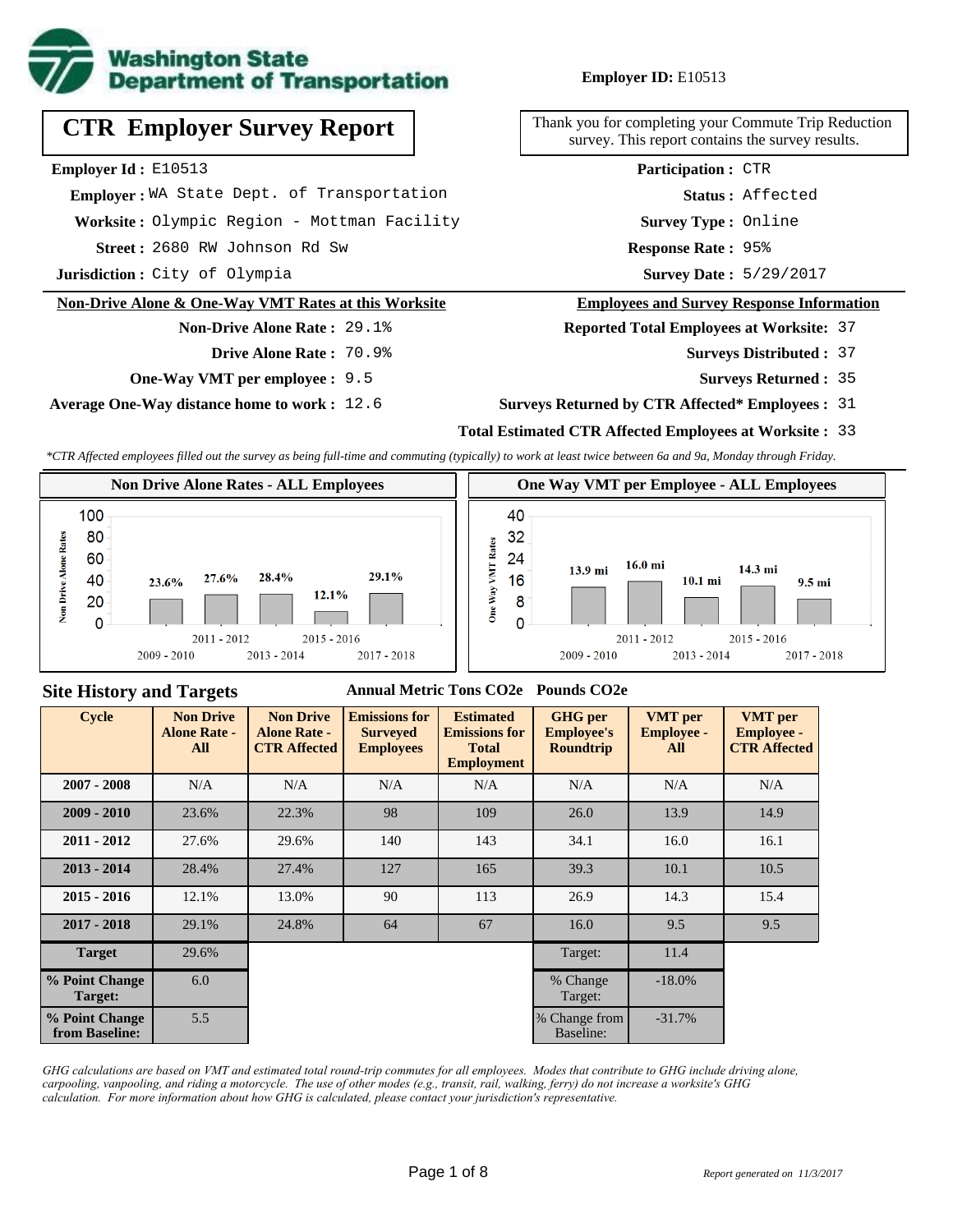# **Washington State<br>Department of Transportation**

#### **Commute Trips By Mode - All Employees**

**Q.4: Last week, what type of transportation did you use each day to commute TO your usual work location? (Mode used for the longest distance.)**



*\* Motorcycle-1 is now included in Drive Alone and Motorcycle-2 is included in Carpool. Information about these trips is still available by request.*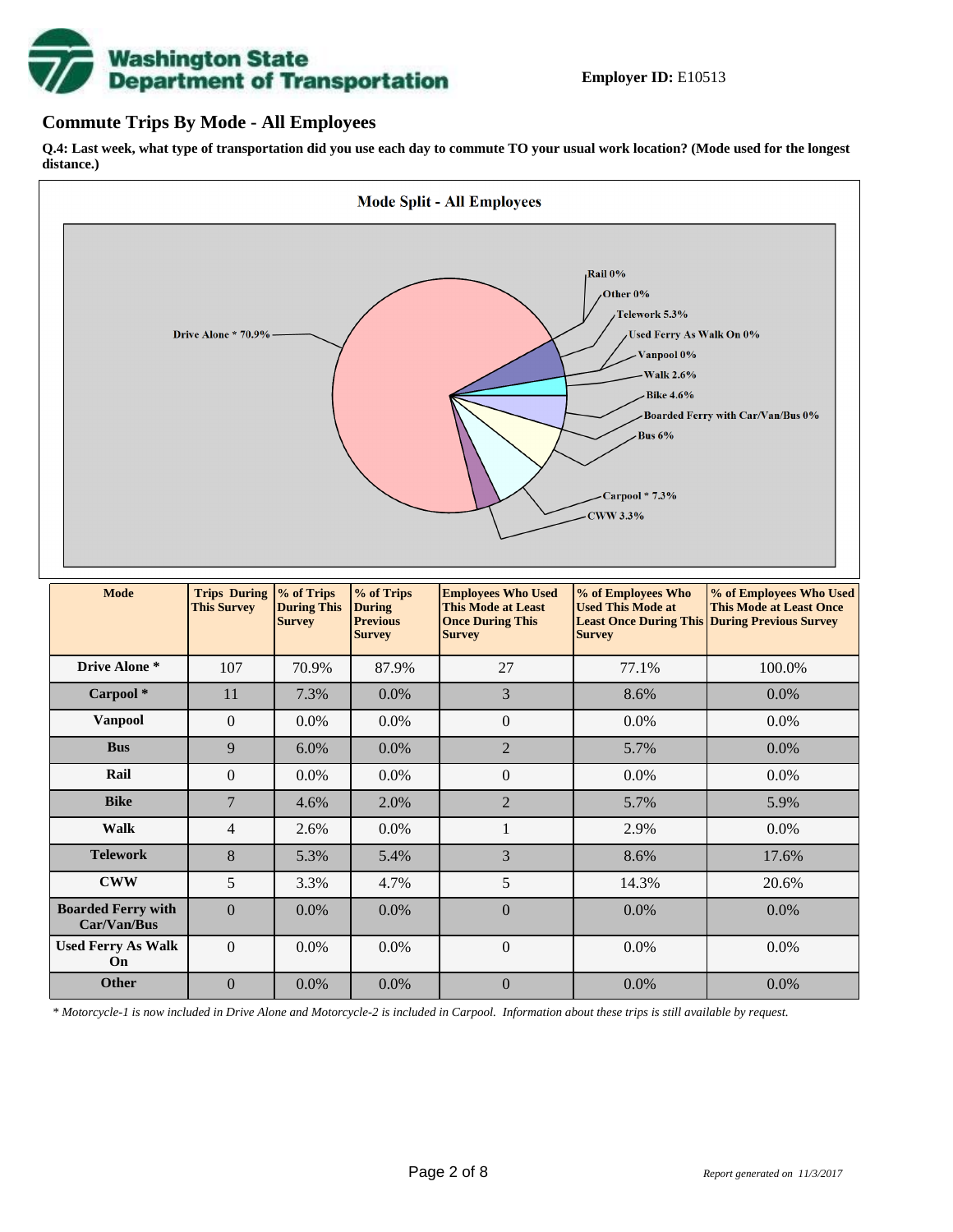

#### **Commute Trips By Mode - Affected Employees**

**Q.4: Last week, what type of transportation did you use each day to commute TO your usual work location? (Mode used for the longest distance.)**



*\* Motorcycle-1 is now included in Drive Alone and Motorcycle-2 is included in Carpool. Information about these trips is still available by request.*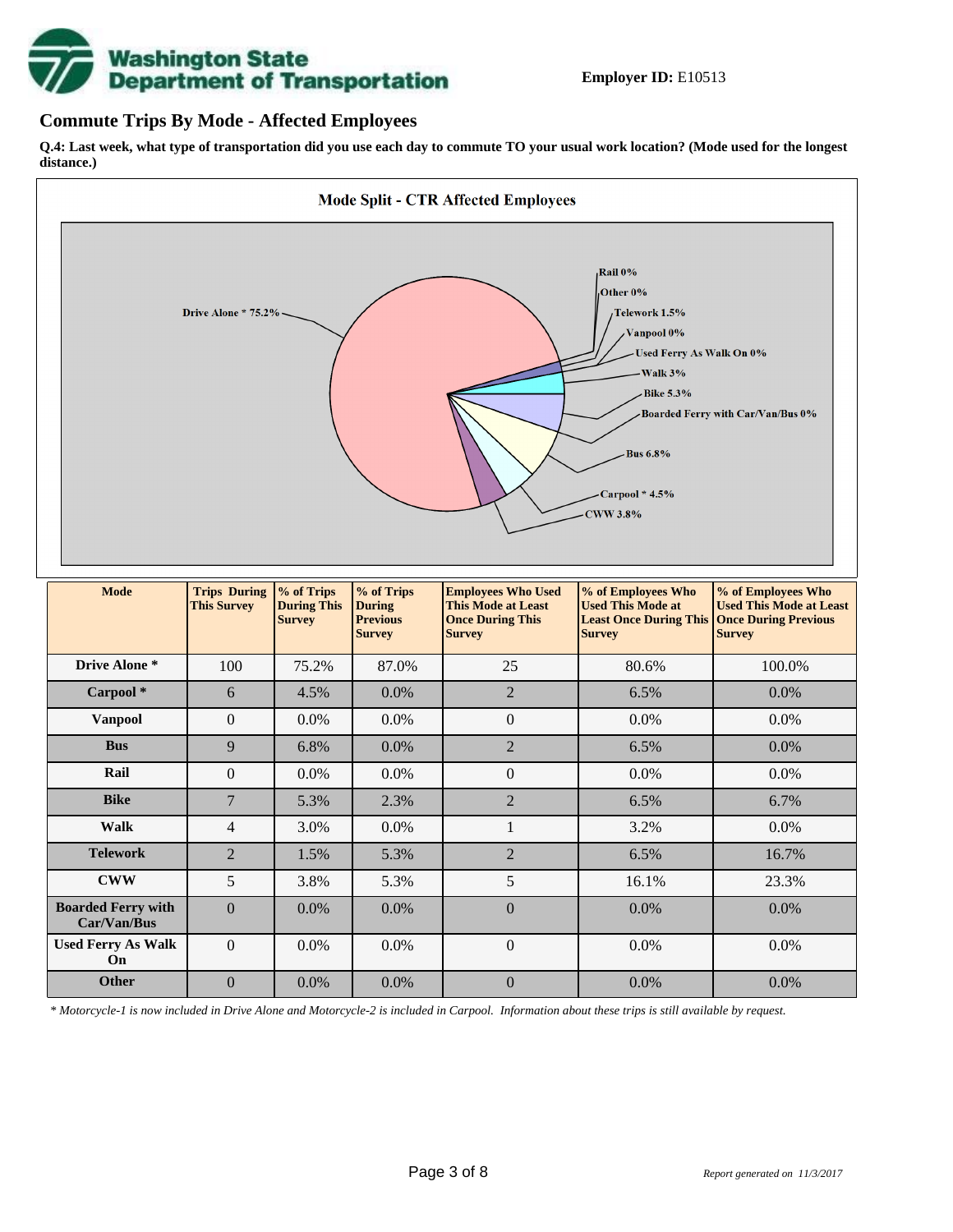

# **Alternative Modes - Number of Employees Who Used a Non-Drive Alone Mode:**

| <b>Non-Drive Alone</b><br><b>Number Of Days</b> | Exactly this $#$ of<br><b>Employees</b> | <b>Exactly this % of</b><br><b>Employees</b> | At least # of<br><b>Employees</b> | At least % of<br>employees |  |  |
|-------------------------------------------------|-----------------------------------------|----------------------------------------------|-----------------------------------|----------------------------|--|--|
| 0 Day                                           | 21                                      | 60%                                          | 35                                | 100%                       |  |  |
| 1 Days                                          | 6                                       | 17%                                          | 14                                | 40%                        |  |  |
| 2 Days                                          | $\overline{0}$                          | 0%                                           | 8                                 | 23%                        |  |  |
| 3 Days                                          |                                         | 3%                                           | 8                                 | 23%                        |  |  |
| 4 Days                                          | $\mathfrak{D}$                          | 6%                                           | 7                                 | 20%                        |  |  |
| 5 Days                                          | 3                                       | 9%                                           | 5                                 | 14%                        |  |  |
| <b>6 or More Days</b>                           | $\overline{c}$                          | 6%                                           | $\overline{c}$                    | 6%                         |  |  |

#### **Count by Occupancy of Carpools and Vanpools**

**Q.4 If you used a carpool or vanpool as part of your commute, how many people (age 16 or older) are usually in the vehicle?**

| <b>Ridesharing Occupancy</b> | <b>Mode</b> | <b>Response Count</b> |
|------------------------------|-------------|-----------------------|
| $2*$                         | Carpool     | 11                    |
| 3                            | Carpool     | $\overline{0}$        |
| 4                            | Carpool     | $\boldsymbol{0}$      |
| 5                            | Carpool     | $\boldsymbol{0}$      |
| >5                           | Carpool     | $\boldsymbol{0}$      |
| $<$ 5                        | Vanpool     | $\overline{0}$        |
| 5                            | Vanpool     | $\overline{0}$        |
| 6                            | Vanpool     | $\boldsymbol{0}$      |
| 7                            | Vanpool     | $\boldsymbol{0}$      |
| 8                            | Vanpool     | $\overline{0}$        |
| 9                            | Vanpool     | $\overline{0}$        |
| 10                           | Vanpool     | $\overline{0}$        |
| 11                           | Vanpool     | $\boldsymbol{0}$      |
| 12                           | Vanpool     | $\boldsymbol{0}$      |
| 13                           | Vanpool     | $\overline{0}$        |
| 14                           | Vanpool     | $\overline{0}$        |
| >14                          | Vanpool     | $\boldsymbol{0}$      |

\* Motorcycle-2 counted with Carpool-2 for this table.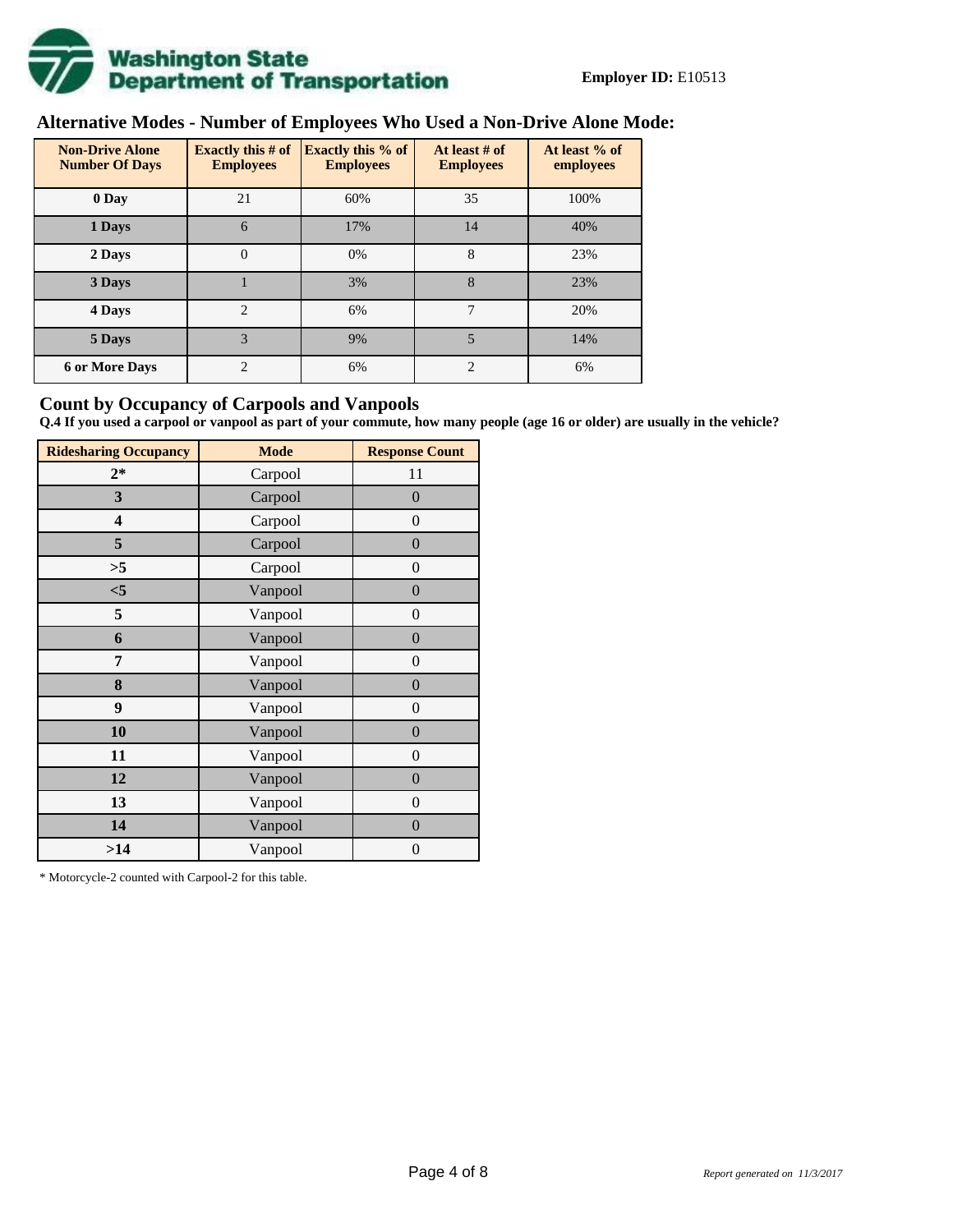

# **Reported Work Schedule - All Employees**

**Q.8 Which of the following best describes your work schedule?**

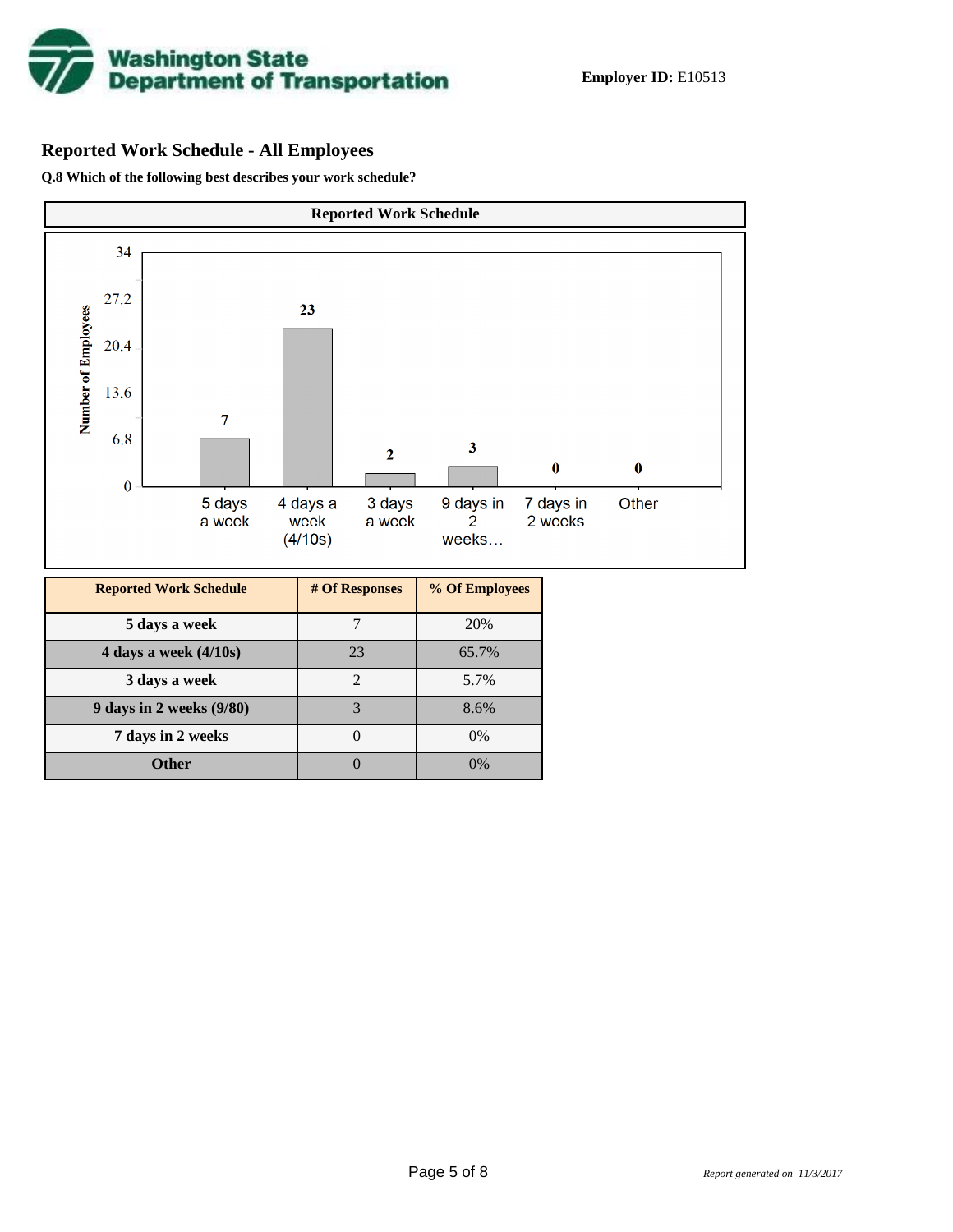

### **Parking and Telework**

**Q.9: On the most recent day that you drove alone to work, did you pay to park? (Mark "yes" if you paid that day, if you prepaid, if you are billed later, or if the cost of parking is deducted from your paycheck.)**



**Q.10: How many days do you typically telework?**

| <b>Telework Frequency</b>           | # of Responses | % of Responses |
|-------------------------------------|----------------|----------------|
| No Answer/Blank                     |                | $0.0\%$        |
| I don't telework                    | 24             | 68.6%          |
| Occasionally, on an as-needed basis | 6              | 17.1%          |
| $1-2$ days/month                    |                | 2.9%           |
| 1 day/week                          | $\overline{2}$ | 5.7%           |
| 2 days/week                         |                | 2.9%           |
| 3 days/week                         |                | 2.9%           |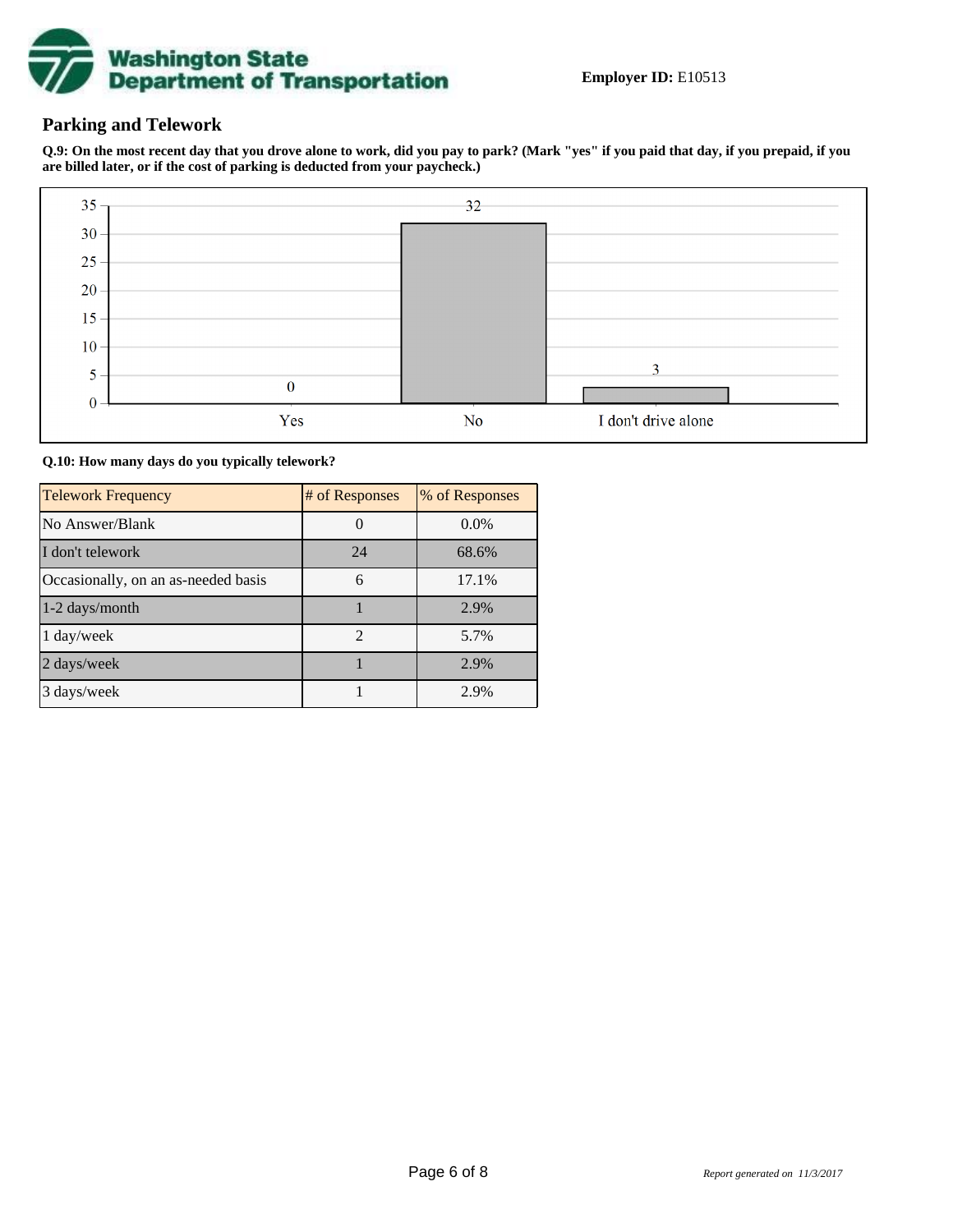

## **Reasons for driving alone to work/not driving alone to work**

**Q11. When you do not drive alone to work, what are the three most important reasons?**

| <b>Question Text</b>                                           | # of Responses | % of Responses |
|----------------------------------------------------------------|----------------|----------------|
| Environmental and community benefits                           | 12             | 18.8%          |
| Financial incentives for carpooling, bicycling or walking.     | 9              | 14.1%          |
| To save money                                                  | 9              | 14.1%          |
| Personal health or well-being                                  | 8              | 12.5%          |
| I have the option of teleworking                               | 8              | 12.5%          |
| Other                                                          | 5              | 7.8%           |
| Free or subsidized bus, train, vanpool pass or fare benefit    | 3              | 4.7%           |
| To save time using the HOV lane                                | 3              | 4.7%           |
| Driving myself is not an option                                | 3              | 4.7%           |
| Emergency ride home is provided                                | $\overline{2}$ | 3.1%           |
| Cost of parking or lack of parking                             |                | 1.6%           |
| Preferred/reserved carpool/vanpool parking is provided         | $\mathbf{1}$   | 1.6%           |
| I receive a financial incentive for giving up my parking space | 0              | $0.0\%$        |

#### **Q12. When you drive alone to work, what are the three most important reasons?**

| <b>Question Text</b>                                      | # of Responses | % of Responses |
|-----------------------------------------------------------|----------------|----------------|
| Riding the bus or train is inconvenient or takes too long | 22             | 23.9%          |
| I like the convenience of having my car                   | 21             | 22.8%          |
| Bicycling or walking isn't safe                           | 17             | 18.5%          |
| Family care or similar obligations                        | 13             | 14.1%          |
| My commute distance is too short                          | 7              | 7.6%           |
| Other                                                     | 7              | 7.6%           |
| I need more information on alternative modes              | 3              | 3.3%           |
| My job requires me to use my car for work                 |                | 1.1%           |
| There isn't any secure or covered bicycle parking         |                | 1.1%           |